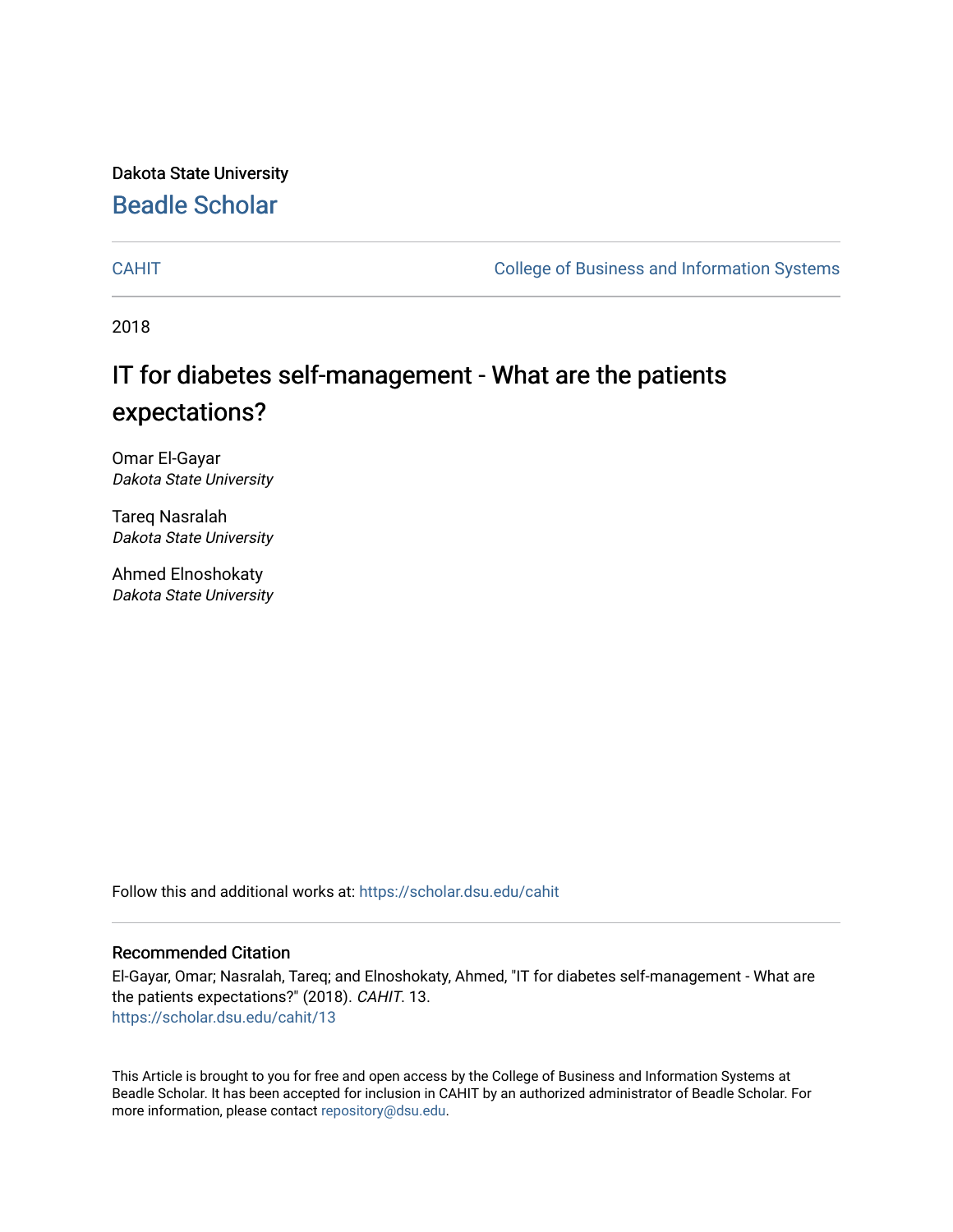## Dakota State University [Beadle Scholar](https://scholar.dsu.edu/)

[Faculty Research & Publications](https://scholar.dsu.edu/bispapers) **College of Business and Information Systems** 

2018

## IT for diabetes self-management - What are the patients  $\hat{\mathbf{a}} \in \mathbb{M}$ expectations?

Omar El-Gayar Dakota State University

Tareq Nasralah Dakota State University

Ahmed Elnoshokaty Dakota State University

Follow this and additional works at: [https://scholar.dsu.edu/bispapers](https://scholar.dsu.edu/bispapers?utm_source=scholar.dsu.edu%2Fbispapers%2F173&utm_medium=PDF&utm_campaign=PDFCoverPages)

#### Recommended Citation

El-Gayar, Omar; Nasralah, Tareq; and Elnoshokaty, Ahmed, "IT for diabetes self-management - What are the patientsâ€<sup>™</sup> expectations?" (2018). Faculty Research & Publications. 173. [https://scholar.dsu.edu/bispapers/173](https://scholar.dsu.edu/bispapers/173?utm_source=scholar.dsu.edu%2Fbispapers%2F173&utm_medium=PDF&utm_campaign=PDFCoverPages)

This Conference Proceeding is brought to you for free and open access by the College of Business and Information Systems at Beadle Scholar. It has been accepted for inclusion in Faculty Research & Publications by an authorized administrator of Beadle Scholar. For more information, please contact [repository@dsu.edu.](mailto:repository@dsu.edu)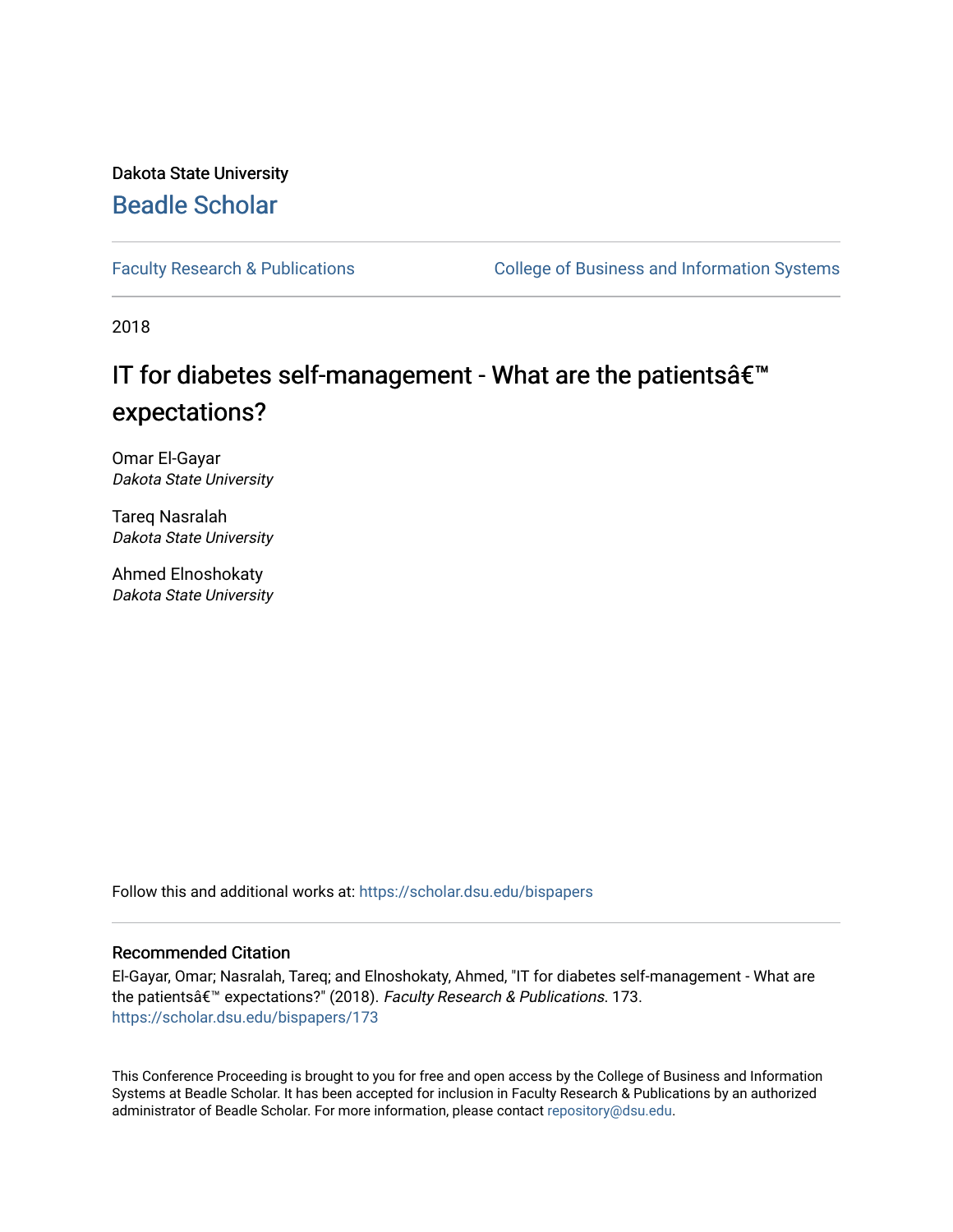See discussions, stats, and author profiles for this publication at: [https://www.researchgate.net/publication/332011800](https://www.researchgate.net/publication/332011800_IT_for_diabetes_self-management-What_are_the_patients%27_expectations_IT_for_diabetes_self-management-What_are_the_patients%27_expectations?enrichId=rgreq-c4c028e72f4648973311a3104aaa48c7-XXX&enrichSource=Y292ZXJQYWdlOzMzMjAxMTgwMDtBUzo3NDA5MDk4MzQ1ODgxNjFAMTU1MzY1ODA3ODY3Mg%3D%3D&el=1_x_2&_esc=publicationCoverPdf)

[IT for diabetes self-management-What are the patients](https://www.researchgate.net/publication/332011800_IT_for_diabetes_self-management-What_are_the_patients%27_expectations_IT_for_diabetes_self-management-What_are_the_patients%27_expectations?enrichId=rgreq-c4c028e72f4648973311a3104aaa48c7-XXX&enrichSource=Y292ZXJQYWdlOzMzMjAxMTgwMDtBUzo3NDA5MDk4MzQ1ODgxNjFAMTU1MzY1ODA3ODY3Mg%3D%3D&el=1_x_3&_esc=publicationCoverPdf)' expectations? IT for diabetes self-management-What are the patients' expectations?

**Conference Paper** · January 2018

| CITATIONS<br>2 |                                                                                                         | READS<br>78 |                                                                                                        |
|----------------|---------------------------------------------------------------------------------------------------------|-------------|--------------------------------------------------------------------------------------------------------|
| 3 authors:     |                                                                                                         |             |                                                                                                        |
|                | Omar F. El-Gayar<br>Dakota State University<br>156 PUBLICATIONS 1,501 CITATIONS<br>SEE PROFILE          |             | <b>Tareg Nasralah</b><br>Northeastern University<br>15 PUBLICATIONS 13 CITATIONS<br><b>SEE PROFILE</b> |
|                | <b>Ahmed El Noshokaty</b><br>Northern Michigan University<br>6 PUBLICATIONS 17 CITATIONS<br>SEE PROFILE |             |                                                                                                        |

**Some of the authors of this publication are also working on these related projects:**

Online petition Success Factors - A Linguistic Cue-based Approach [View project](https://www.researchgate.net/project/Online-petition-Success-Factors-A-Linguistic-Cue-based-Approach?enrichId=rgreq-c4c028e72f4648973311a3104aaa48c7-XXX&enrichSource=Y292ZXJQYWdlOzMzMjAxMTgwMDtBUzo3NDA5MDk4MzQ1ODgxNjFAMTU1MzY1ODA3ODY3Mg%3D%3D&el=1_x_9&_esc=publicationCoverPdf) Project

Smart Agriculture [View project](https://www.researchgate.net/project/Smart-Agriculture-11?enrichId=rgreq-c4c028e72f4648973311a3104aaa48c7-XXX&enrichSource=Y292ZXJQYWdlOzMzMjAxMTgwMDtBUzo3NDA5MDk4MzQ1ODgxNjFAMTU1MzY1ODA3ODY3Mg%3D%3D&el=1_x_9&_esc=publicationCoverPdf)

Project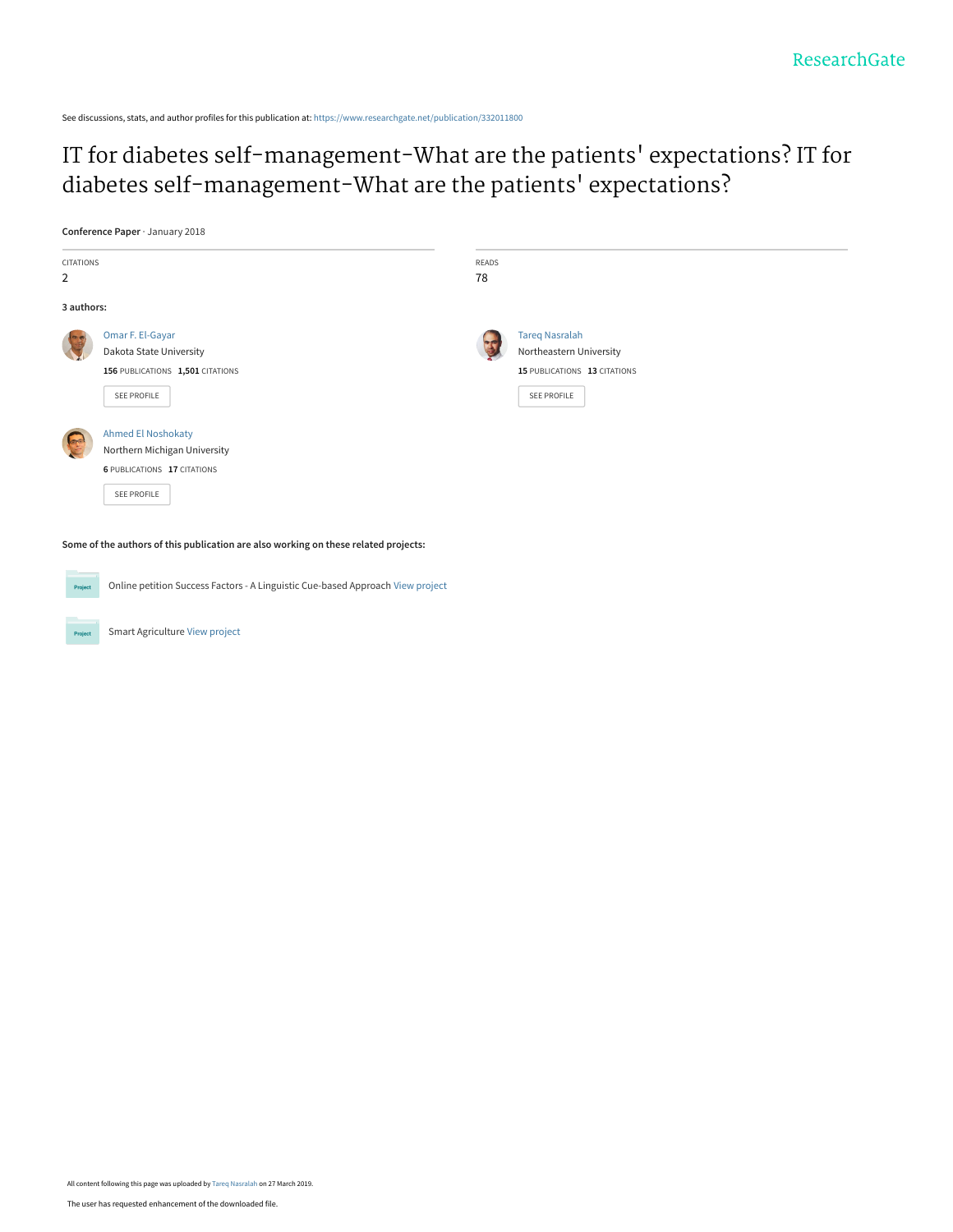# **IT for diabetes self-management - What are the patients' expectations?**

*Completed Research*

**Omar El-Gayar** Dakota State University omar.el-gayar@dsu.edu **Ahmed El Noshokaty**

**Tareq Nasralah** Dakota State University tareq.nasralah@trojans.dsu.edu

Dakota State University ahmed.elnoshokaty@trojans.dsu.edu

## **Abstract**

Diabetes is a debilitating chronic condition that is touted to inflict 9% of adults. Despite the information technology (IT) solutions for the self-management of diabetes, there is a gap between user expectations, and what the IT solutions are offering. To understand these expectations, this research investigates the topics shared by a diabetic community on Twitter as an instant day-to-day micro-blogging platform and TuDiabetes as a social media forum for the community. We focus on studying personal experiences related to diabetes through adapt and apply text mining techniques to tweets of self-identified diabetic patients on Twitter and TuDiabetes. Through the analysis 75,864 tweets and 1,424 TuDiabetes discussions, we identify dominating talks on continuous glucose monitoring on both Twitter and TuDiabetes, we also spotted insightful discussions on diet, wearables, and technology for Type two diabetes patients on Twitter. The results could guide future IT interventions into the self-management of the condition.

#### **Keywords**

Diabetes; social media; text mining; topic modeling; unsupervised learning.

## **Introduction**

Diabetes is a widespread, costly condition related with major illness and death rate. Diabetes is one of the most important chronic diseases in the healthcare area, and this is due to the increase in the number of patients with type 1 as well as type 2 (Renders et al., 2001). Diabetes is expected to be the seventh leading cause of death by 2013 and is touted to inflict nine percent of adults 18 years or older (Chulis, 2015). The prevalence can also vary drastically by country reaching 20% in some countries. Diabetes comes in different types, where Type 2 (which is preventable and manageable by adjusting one's dietary, exercise, and other behavioral choices) represent 90% of worldwide diabetes cases. The increasing number of diabetes cases and associated side effects is a key driver for medical research and IT-based innovations in an attempt to stem this impending epidemic.

As with most chronic conditions, self-management defined as "Self-management relates to the tasks that an individual must under- take to live well with one or more chronic conditions. These tasks include gaining confidence to deal with medical management, role management, and emotional management." (Corrigan, Greiner, & Adams, 2004) is critical to mitigate the progression and serious effects of this condition. A distinguishing element of this definition is the description of self-management as a set of behaviors by the patient. In diabetes, examples of such behavior include self-monitoring of blood glucose, physical activity or exercise, diet, and medications.

Advances in technology such smartphones, mobile applications and wireless networks have resulted in enhanced capability and increased interest by the medical community and patients alike for the selfmanagement of chronic conditions. A systematic review by El-Gayar et al. (El-Gayar, Timsina, Nawar, & Eid, 2013b) focusing on information technology (IT) the self- management of diabetes indicates further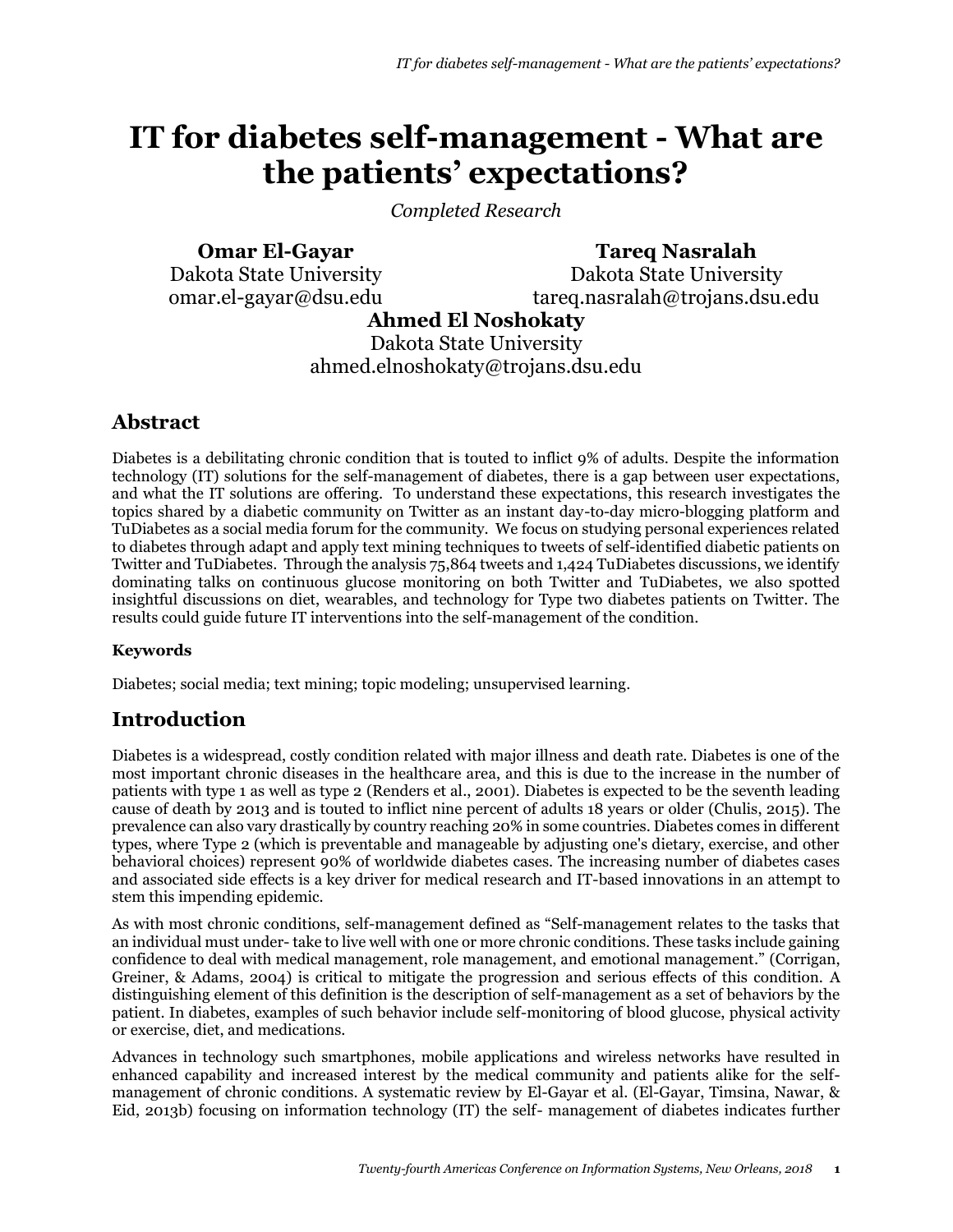attest to the viability of the IT solutions. In this context, IT included the Internet/web-based systems, mobile devices, decision support systems, and telemedicine. The review identified a number of issues with IT use in diabetes self-management such as value-added, satisfaction, and adoption. The latter is particularly important where some studies indicates that patients showed less interest in continuation of technological interventions after the pilot studies (Bujnowska-Fedak, Puchała, & Steciwko, 2006; Mollon et al., 2008).

While El-Gayar et al. (El-Gayar et al., 2013b) highlight the importance of theoretically grounded IT interventions, user-centeredness, and socio-technical design to improve adoption and acceptance, we argue that that there may be additional issues at play that impedes the large-scale diffusion of IT in the selfmanagement of diabetes. In essence, despite the proliferation of apps and other technical solutions for the self-management of diabetes, there is still a gap / mismatch between user expectations/needs and what the technology solution is offering. There exist a need to better understand the patients' expectations, needs and priorities with respect to the self-management of their conditions.

In that regard, social media is gradually showing promise as a viable source of data for gaining insights into various disease condition, patients' attitudes and behaviors, medications, etc. Social media channels can also serve as a conduit to health behavioral change through messaging (Korda & Itani, 2013). A key advantage of social media as a data source is that while the confidentiality and privacy of patient data is protected by the Health Insurance Portability and Accountability Act (HIPAA), many patients would willingly discuss and share health-related information about their condition. Coupled with text mining and machine learning, social media such as Twitter can serve as a rich resource of health (Dredze, 2012; Dredze, Cheng, Paul, & Broniatowski, 2014)

The objectives of this research are 1) Explore the use of social media as a source for eliciting patients' needs and expectations with respect to the use of information technology (IT) for the self-management of diabetes, and 2) Highlight challenges pertaining to mining social media for insights, particularly in the healthcare domain.

The key implication for practice is the importance of focusing on building IT solutions for the selfmanagement of diabetes that are centered around continuous glucose monitoring. The research and development emphasis on elements such as usability, reliability, etc. will continue to be important and play a role. However, only after, and around the continuous measurement of glucose levels.

The theoretical implications of this research are two folds: 1) It highlights the importance of further developing and adapting text mining techniques to social media. Such media represent inherent challenges for text mining given the amount of noise and distortion in the data. 2) It brings the possibility of organically inferring users' interests and needs to light. While this research demonstrated that we can infer high-level needs of potential users, future research can continue to explore the idea of mining features and requirements beyond needs.

In essence, the research demonstrates that patients' expectations can vary from that of researchers and developers, and highlights the potential of social media to provide insight into patients' expectations. To be able to leverage the richness of social media, further research is warranted. Such research need to capture the salient characteristics of social media in pre-processing, feature extraction and selection, and the selection of analytic techniques.

The remainder of the paper is organized as follows: the next section provides a brief synopsis of the use of IT in diabetes self-management and social media mining in healthcare. This is followed by a description of the methodology (data collection, pre-processing, and analysis), results, and discussion. The last section concludes the paper with a summary, key findings, and recommendations for future work.

## **Literature review**

Social media such as online forums and twitter are used by patients to exchange information and discuss different health related topics. (Tapi Nzali, Bringay, Lavergne, Mollevi, & Opitz, 2017). Discussion forums are kind of online communities' application, which hold incredible educational perspective (Helic, Maurer, Scerbakov, Supported, & Media, 2004). Online discussion forums are one of the most common social media provider people use. Studies have indicated that members in online community such as discussion forums can advance health results (Abrahamson & Rubin, 2012). Discussion forums offer a revenues for both of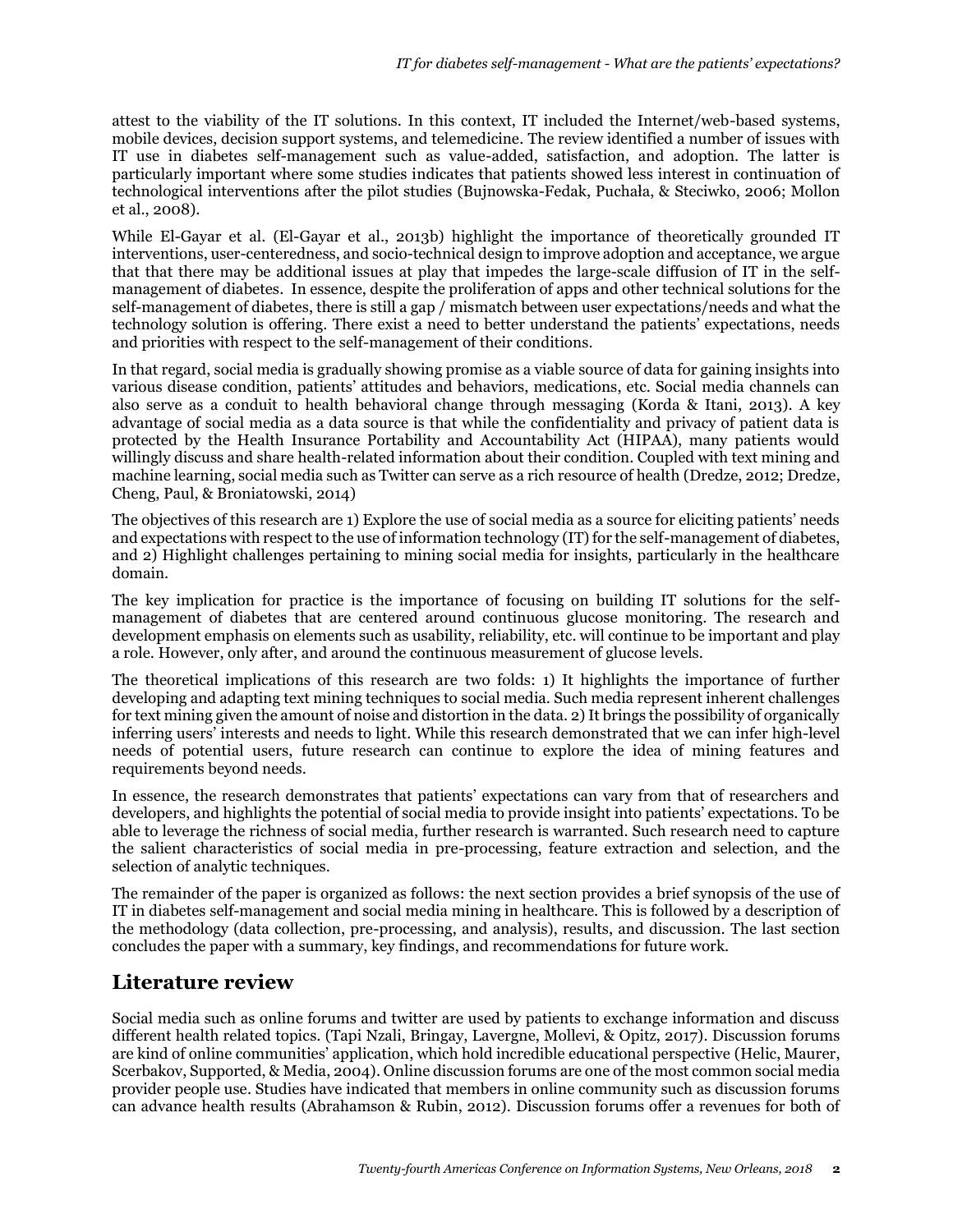patients and health care providers to discuss subjects associated to the Diabetes domain (de Clercq, Hasman, & Wolffenbuttel, 2001). Offering discussion forum in the online patient education of diabetes sites is a good assistance for patients by having online based support intermediations and assisting them in managing diabetes (Online & Than Win, 2010). Several studies have used the online health communities to help better understand the patients' needs. Lu et al. (2013) have conducted a study to detect the healthrelated hot topic in online communities using text clustering.

With respect to Twitter as a microblogging service, users tweet short text messages that often contain links to news stories and comment (Lerman & Ghosh, 2010). Several studies have used Twitter as a source of input data to identify the public's reactions to the opioid epidemic by detecting the most popular topics tweeted by users (Glowacki, Glowacki, & Wilcox, 2017), for marijuana content analysis (Cortés, Velásquez, & Ibáñez, 2017). Keywords have been used to filter Marijuana related tweets (Daniulaityte et al., 2015; Tian, Lagisetty, & Li, 2016) or tweets related to potential drug effects (Jiang & Zheng, 2013). In Twitter diabetes (Batool, Khattak, Maqbool, & Lee, 2013) related keywords ("diabetes," "Food," "Diet," and "Blood pressure") are proposed to precisely filter in diabetes-related tweets.

Studying contributions by diabetes patients will help us to discover the dominant diabetes management themes within the community, as well as the most important topics within each identified theme. By uncovering these topics and themes, healthcare providers will have more information about what diabetes patients are more concerned about, and by doing so, they can help improve the services provided, which in turn will be reflected positively on patient's health status.

## **Methodology**

Figure 1 depicts the data processing and analysis process. The following subsection describes various elements of the process.

#### *Data Collection and Preprocessing*

#### **Tudiabetes data collection and preprocessing**

We create a crawler to collect data from Tudiabetes.org which is an online community of people touched by diabetes as one of online health forums that aims to improve the lives of people impacted by diabetes (322,577 posts collected from March 10, 2007, to Oct 13, 2017). These collected posts belong to users who self-identified themselves as diabetes patients with Type 1 and Type 2. Out of all posts, we extract the users' technology discussions posts (26776 posts belong to different discussions about diabetes technology in general). In practice, there was significant noise in the posts due to semantic ambiguity. We developed several steps to prepare the data for the analysis. The preprocessing steps for the posts as the following:

- Removal of all whitespaces and cleaning punctuation, HTML tags, hyperlinks and URLs paths.
- Splitting attached words: after removal of punctuation or white spaces, words can be attached. This happens especially when deleting the periods at the end of the sentences. The corpus might look like: "it will get better that was my experienceGood luck". So, there is a need to split "experienceGood" into two separate words.
- Standardize words (remove multiple letters): we applied some correction for the words' spelling. Where users' emotions of online social media sometimes can play a role while they make the posts, such as "gooood" instead of "good" or "annnd" instead of "and" and so on.
- Convert the text to lowercase and remove stop words: stop words are basically a set of commonly used words in any language. By removing the words that are very commonly used in each language, we can focus only on the important words instead, and improve the accuracy of the text processing.
- Replacement of hyperlinks and email addresses. All the hypertext links are replaced by the term "link" and all the email addresses are replaced by the term "mail."
- Appling stemming and lemmatization for all words to reduce inflectional word forms to linguistically valid lemmas.

After preprocessing the posts text, we create discussions where each discussion is the aggregated users' posts that belong to same discussion title. This gives us 1424 discussions in total.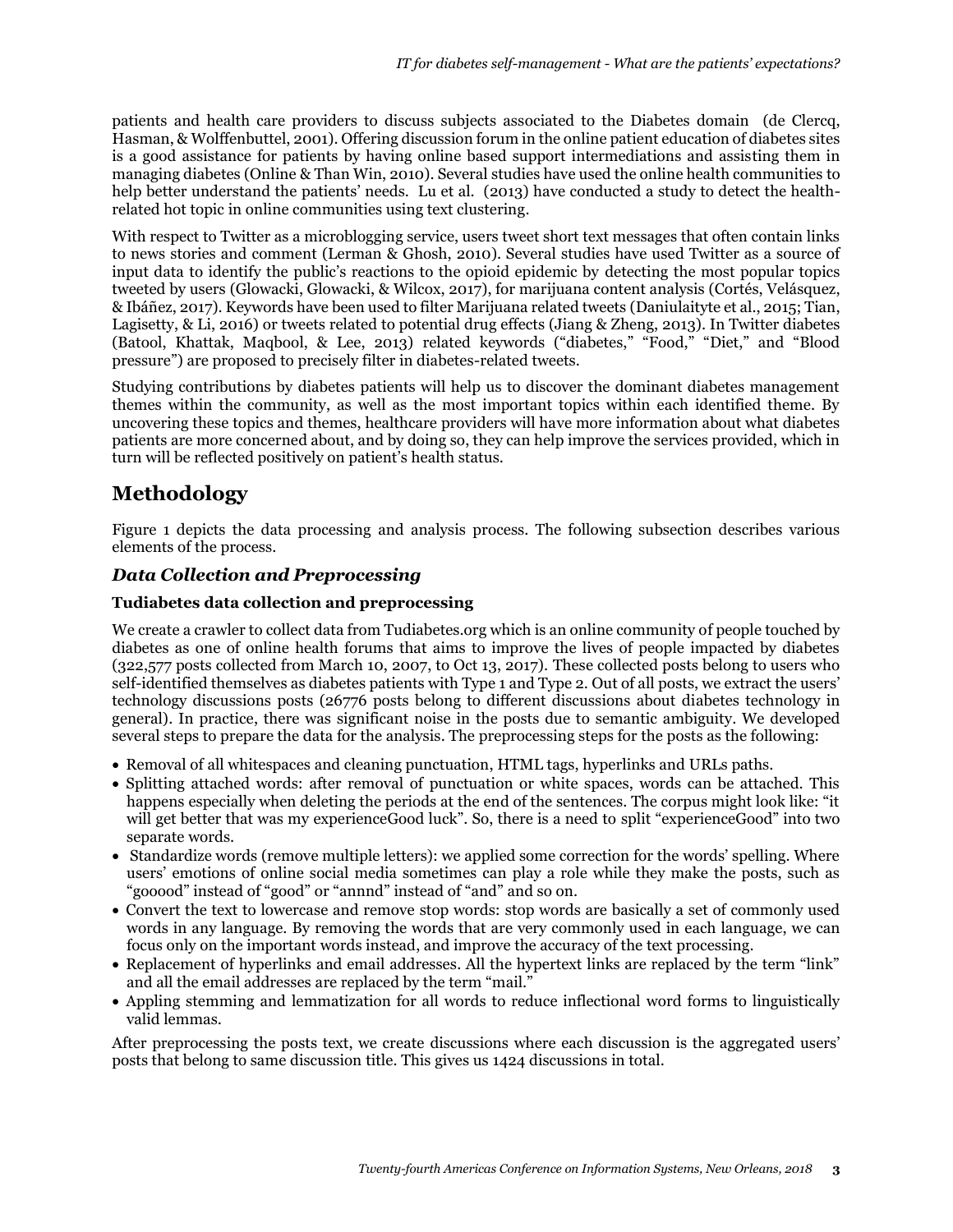#### **Twitter data collection and preprocessing**

From 32,653 followers on TuDiabetes Twitter account, we aimed to spot self-identified Diabetic patients from others. We filtered out users that did not have diabetes keywords (Diabetes, Type 1, Type 2…etc.) in their Twitter account biography. Keywords are referenced in (Batool et al., 2013; "Common Diabetes Terms," 2013), only 1,221 self-identified Twitter users were retrieved. Then we manually labeled these users through manually going through their bio description and pointed 792 self-identified diabetic patients. We collected a total of 2,268,657 tweets for the self-identified diabetes patients over the period from 11/7/2017 to 11/15/2017. We then filtered in on any of the keywords diabetes-related terms as mentioned earlier, filtered out retweets, tweets containing links non-English, and duplicate tweets resulting in 75,864 of personal experience tweets by self-identified diabetes patients.

#### *Data Analysis*

We applied unsupervised text modeling process by using Latent Dirichlet Allocation (LDA) (Blei, Ng, & Jordan, 2003) to extract the different topics that the users have in their discussions and tweets. The LDA model is one of the most common topic model currently in use, this because its conceptual advantage over other latent topic models (Blei et al., 2003). The model generates automatic summaries of topics in terms of a discrete probability distribution over words for each topic. The interaction between the observed documents and hidden topic structure is manifested in the probabilistic generative process associated with LDA. This generative process can be thought of as a random process that is assumed to have produced the observed document (Bao & Datta, 2014). We use a metric called perplexity that is conventional in language modeling. Perplexity can be understood as the predicted number of equally likely words for a word position on average and is a monotonically decreasing function of the log-likelihood. Thus, a lower perplexity over a held-out document is equivalent to a higher log-likelihood, which indicates better predictive performance (Blei et al., 2003). We calculated perplexity scores for various number of topics to deduce a suitable number of topics to use by the LDA algorithm (Azzopardi, Girolami, & van Risjbergen, 2003).



**Figure 1. Data Processing and Analysis Process**

### **Results and discussion**

#### *Tudiabetes data analysis*

After applying the analysis on the discussions documents, the output of the LDA topic modeling for Tudiabetes discussions was a set of topics and the keywords related with each topic. The 1428 preprocessed discussions were treated as the input for the LDA. After studying the perplexity score as shown in Figure 2, to define the best number of topics to set the LDA model on, we decide to set the number of topics to fifty.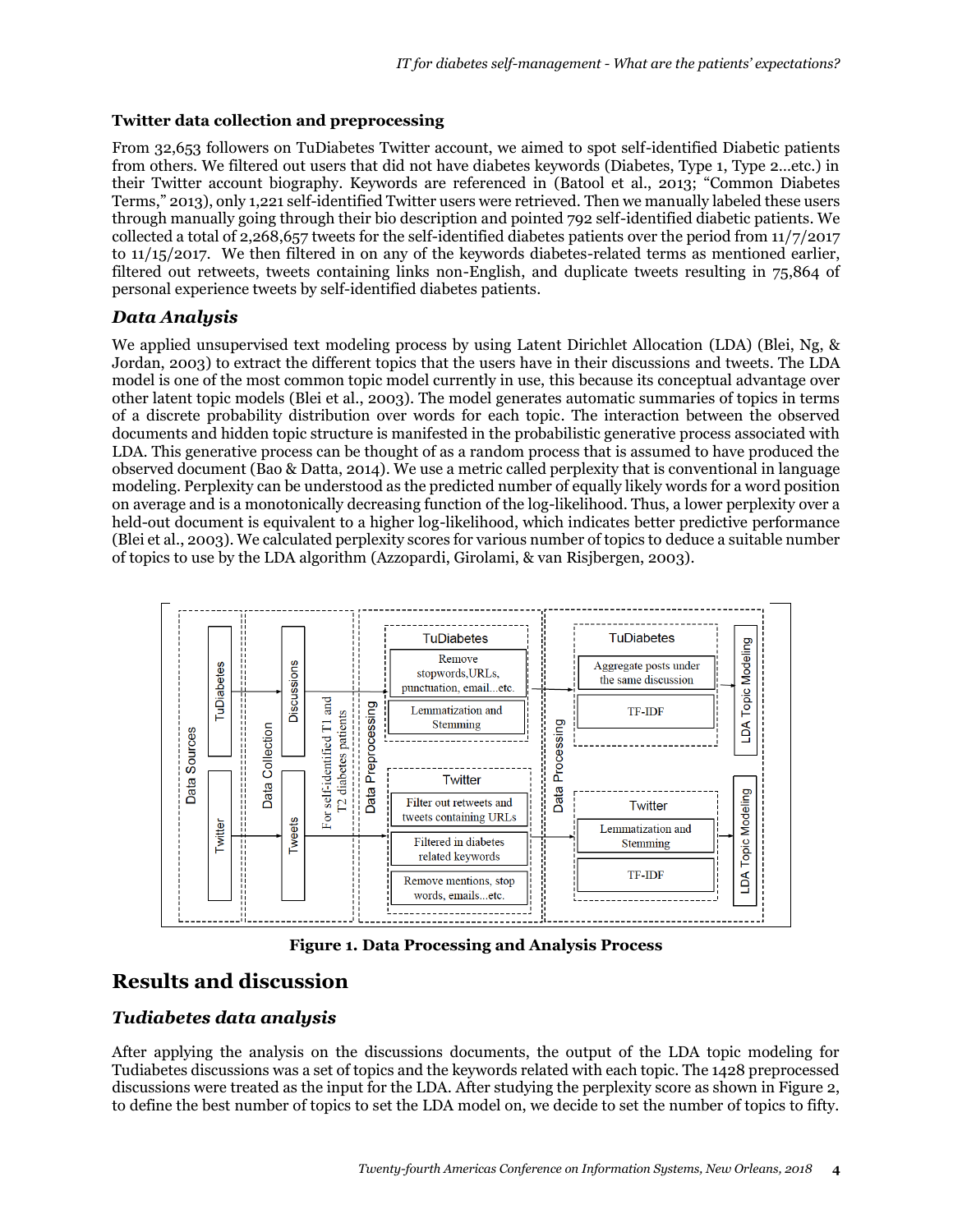Out of the fifty topics, we took top seven topics that have most coherence keywords. Table 1 showing the seven topics with associated keywords. The topics where mostly related to continues glucose monitoring (CGM) technologies and related issues, e.g., usage, calibration, insurance coverage, software support, etc.



| Dexcom      | Dexcom      | BG <sub>F</sub> |           | Mobile   | System   |               |
|-------------|-------------|-----------------|-----------|----------|----------|---------------|
| Calibration | Usage       | Meters          | Insurance | Apps     | Support  | Security/Risk |
| sensor      | sensor      | meter           | dexcom    | phone    | software | Device        |
| dexcom      | skin        | strip           | insurance | receiver | window   | Data          |
| reading     | tape        | glucose         | medicare  | app      | mac      | <b>Driver</b> |
| accurate    | dexcom      | finger          | company   | iPhone   | dexcom   | Security      |
| calibration | adhesive    | blood           | supply    | battery  | pump     | Health        |
| accurate    | transmitter | lancing         | coverage  | device   | computer | Information   |
| cgm         | arm         | reading         | cost      | data     | usb      | <b>Risk</b>   |
| range       | work        | change          | pay       | android  | file     | Patient       |
| work        | area        | test            | medical   | export   | program  | Record        |
| time        | problem     | data            | sensor    | exercise | cable    | Command       |

**Figure 2. perplexity scores**

#### **Table 1. Tudiabetes Seven Topics with Associated Keywords.**

Overall, the results seem to indicate that despite the extensive research in the use of IT for diabetes selfmanagement, e.g., using the Internet (web), text messaging, mobile apps, etc. (El-Gayar et al, 2013), the interest and priorities of the patients appear to be different. Specifically, there is a significant attention to continuous glucose monitoring via latest innovations in the field such as Dexcom's G5 CGM system. This particular system is comprised of a small sensor that measures glucose levels just underneath the skin, a transmitter that fits onto the sensor and sends data wirelessly to a receiver or a compatible smart device that displays real-time glucose data. These results are particularly interesting as clinical guidelines do not generally prescribe CGM except in certain situations (usually type 1 and extreme cases of uncontrolled type 2 diabetes). This is also confirmed by physicians where the general position is to optimize the measurement of glucose levels to minimize undue stress on the patient due to finger pricking (the more prevalent approach for measuring glucose levels).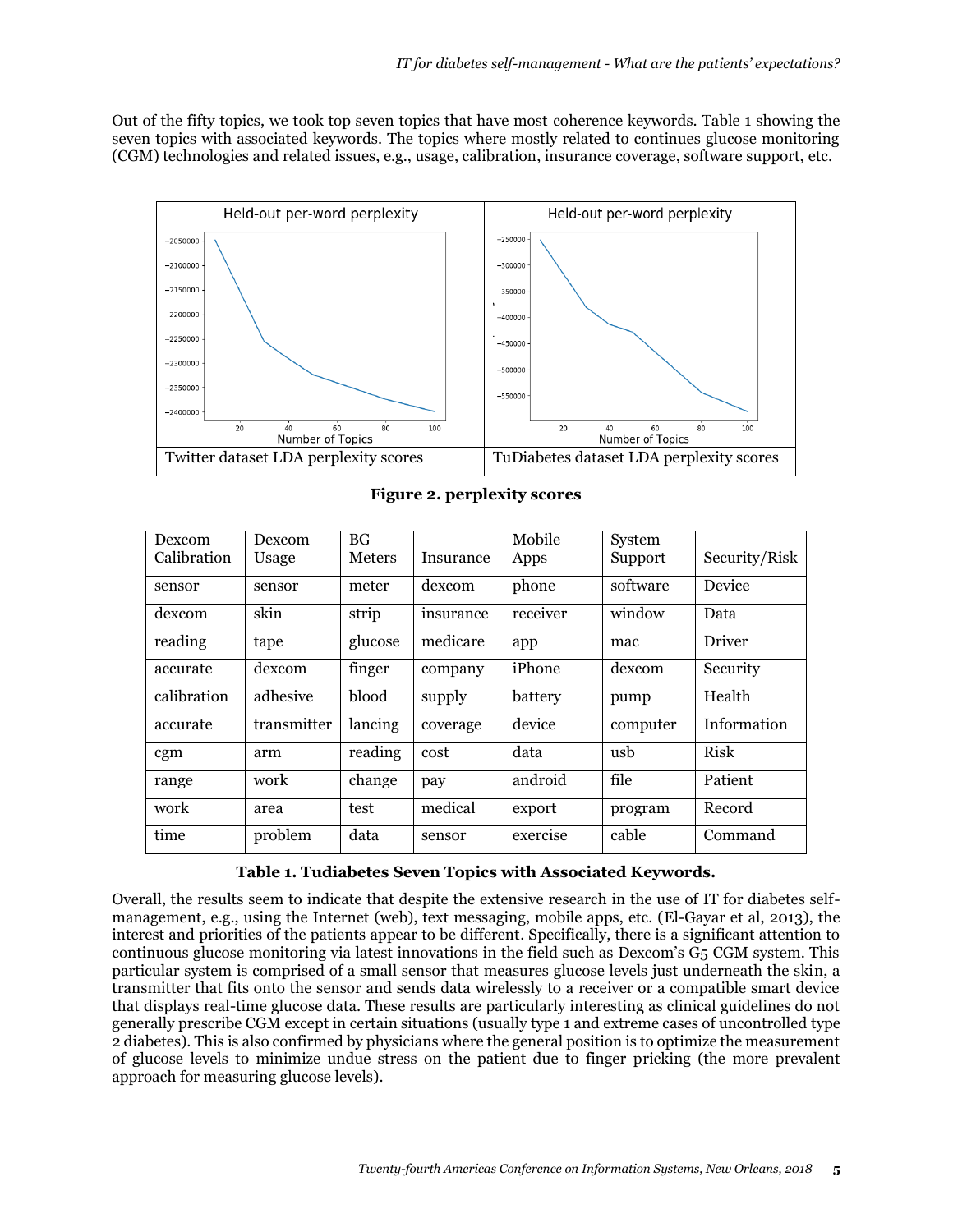Other than the significant interest in continuous glucose monitoring, there were references (albeit sparse) to mobile apps and information security/risk. The interest in apps references data export echoing aspects of integration with medical devices (Al-Ramahi, Liu, & El-Gayar, 2017). However, contrary to expectations, we did not find evidence for discussion topics related to usability and ease of use, adoption, communication with physicians, induced behavioral changes, etc. that are commonly referred to in the literature as drivers to the use of IT in diabetes self-management.

#### *Twitter data analysis*

Twitter dataset is classified as shown in Table 2, also the data preprocessing is captured in Figure 1.

| Item                                                      | Count  |
|-----------------------------------------------------------|--------|
| Self-identified diabetes patients                         | 792    |
| Number of Tweets for Self-identified diabetes patients    | 75,864 |
| Number of T1 Self-identified diabetes patients            | 592    |
| Number of Tweets for T1 Self-identified diabetes patients | 52,523 |
| Number of T2 Self-identified diabetes patients            | 58     |
| Number of Tweets for T2 Self-identified diabetes patients | 23,341 |

#### **Table 2. Twitter Dataset**

We ran topic modeling LDA (Blei, Ng, & Jordan, 2003) on all 75,864 tweets for all self-identified diabetes and fine-tuned the number of topics through computing the perplexity for some topics 10, 30, 50, 80, and 100. According to perplexity scores as shown in Figure 2. We chose the number of topics to be fifty as the difference in perplexity from hundred topics was minor, however, it was easier to label topics with fifty topics. The discussion topics are labeled as shown in Table 3.

Overall, while continuous glucose monitoring was a dominant topic (represented under one topic below), the results reflect a slightly broader set of topics with reference to diet and nutrition, social support, insurance/cost, medications and wearables. Only wearables contained direct reference to technology.

| Diet and         | <b>Diabetes</b> | Continuous | medical   | mental | diabetes         | wearables    |
|------------------|-----------------|------------|-----------|--------|------------------|--------------|
| <b>Nutrition</b> | Community       | Glucose    | insurance | state  | drugs            | and Mobile   |
|                  | Networking      | monitoring |           | impact |                  | applications |
|                  |                 |            |           |        |                  |              |
| weight           | awar            | dex        | insur     | life   | drug             | Check        |
|                  |                 |            |           |        |                  |              |
| Loss             | talk            | easi       | take      | happi  | afrezza          | Myfitnessp   |
|                  |                 |            |           |        |                  |              |
| nutrit           | rais            | track      | onlin     | health | doc              | exercise     |
|                  |                 |            |           |        |                  |              |
| food             | challeng        | smart      | digit     | camp   | a <sub>1</sub> c | Goal         |
| calori           | stori           | Access     | pancrea   | need   | team             | Call         |
|                  |                 |            |           |        |                  |              |
| Fat              | wddchat15       | wear       | edicar    | person | meet             | Phon         |
|                  |                 |            |           |        |                  |              |
| Eat              | Dsma            | cgm        | ask       | impact | fda              | Hate         |
|                  |                 |            |           |        |                  |              |
| healthi          | pwd             | pump       | manag     | fun    | treatment        | Agre         |
|                  |                 |            |           |        |                  |              |
| drink            | world           | insulin    | artifici  | read   | dsma             | Diagnos      |
|                  |                 |            |           |        |                  |              |
| snack            | Gbdoc           | glucos     | option    | save   | diabet           | Idea         |
|                  |                 |            |           |        |                  |              |

**Table 3. Twitter Seven Topics with Associated Keywords.**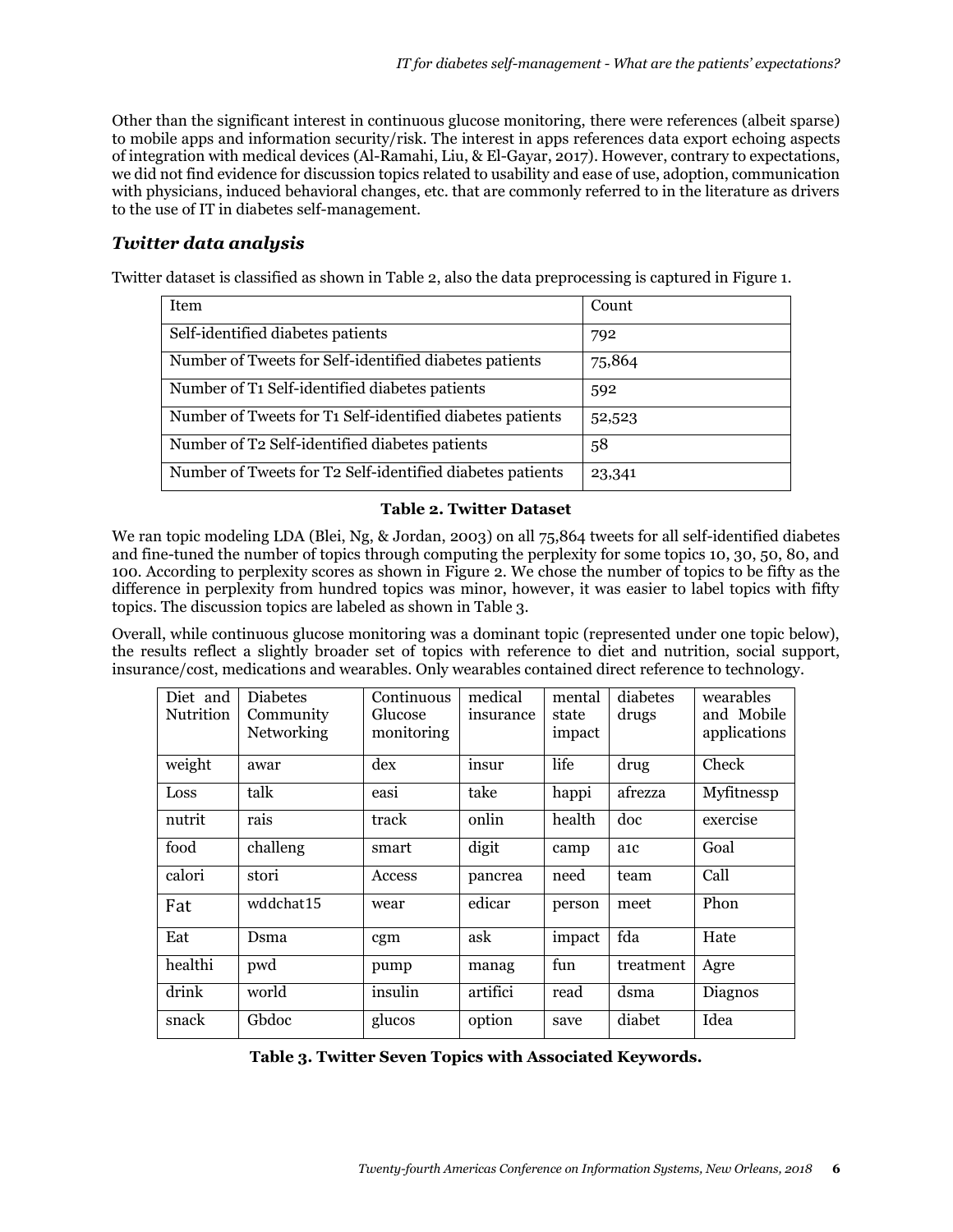Also, we ran LDA separately on 3,259 tweets of the minority T2 Self-identified diabetes patients and we achieved similar results with the majority of tweets talking about Continuous Glucose Monitoring. However, more discussion is also focused on Diet and Exercise as well as mobile applications as shown in Table 4.

| Tweet                                                                                                                                          | Topic                            |
|------------------------------------------------------------------------------------------------------------------------------------------------|----------------------------------|
| @KellyRawlings I keep wanting to test that out but forget to take my meter to<br>town. $\circled{r}$                                           | Continuous Glucose<br>Monitoring |
| I earned a Fitbit Adjustment of 584 calories. #LoseIt                                                                                          | Diet and Exercise                |
| Completed his food and exercise diary for 11/18/2014 #myfitnesspal                                                                             | <b>Mobile Applications</b>       |
| @amydiabetesx2 I'll try after I eat. I've been taking it then eating. Morning has<br>been the worst until now. Concerned about fluid loss too. | Diet and nutrition               |

#### **Table 4. Examples of Tweets with Personal Experiences for T2 self-identified patients**

Overall, the topics analysis results of both datasets (the forum's discussions and tweets) show there is a common interest for the diabetes patients in needs to continue monitoring their glucose level. As well, we found common topics talking about mobile apps and medical insurance. Similar to that, in the forum discussions, some topics related to technical support and security / risk of using the technology were discussed through Twitter too. However, some topics are discussed in the twitter datasets were not found in the forum discussions, such as: diet and nutrition and social support.

For both sources, there were significant challenges in pre-processing the data. Examples include the proliferation of spelling errors, abbreviations, slang, etc. While, the pre-processing techniques applied addressed some of these problems, further research into social media / source specific techniques is warranted. For twitter, the length of the tweets also presented issues aligning with appropriate topics. More importantly, feature extraction and selection that is solely based on a bag-of-words (BoW) approach can prove limiting.

### **Conclusion**

In this research we leveraged text mining, machine learning to explore diabetes patients' needs and expectations with respect to the use of IT in diabetes self-management. The underlying motivation and driver for the research is explaining what appears to be a paradox or inconsistency between what is observed as a great interest and potential by the medical community (see El-Gayar (2013) for a systematic review) and the questionable adoption and retention by diabetes patients for IT in the self-management of the condition (Bujnowska-Fedak et al., 2006; Mollon et al., 2008). With this motivation, we aimed to 1) Explore the use of social media as a source for eliciting patients' needs and expectations with respect to the use of information technology (IT) for the self-management of diabetes, and 2) Highlight challenges pertaining to mining social media for insights, particularly in the healthcare domain. The initial results highlight the potential of using social media to elicit patients' needs as well as the possible challenges encountered. With respect to the underlying motivation, the results indicate that a potential explanation lies in a mismatch between the expectations of the medical community and the patients (actual users/receipts of the technology). While the research focuses on patient-provided communication, design of IT-enabled systems, etc., patients appear interested in innovations related to continuous glucose monitoring (even if their condition) does not need or require such continuous monitoring.

In summary, the results demonstrate the utility of social media mining in identifying users' (patients in this context) needs that may very well be different from domain experts' (physicians and medical researchers in this context). The results also shed light into explaining the diabetes app landscape that is characterized by a large number of offerings, yet fairly low level of adoption and retention - less than six months. Despite significant contributions into the design of mobile app (El-Gayar, Timsina, Nawar, & Eid, 2013a), it appears the more prevalent issue and patient need is the importance of continuously monitoring their glucose levels.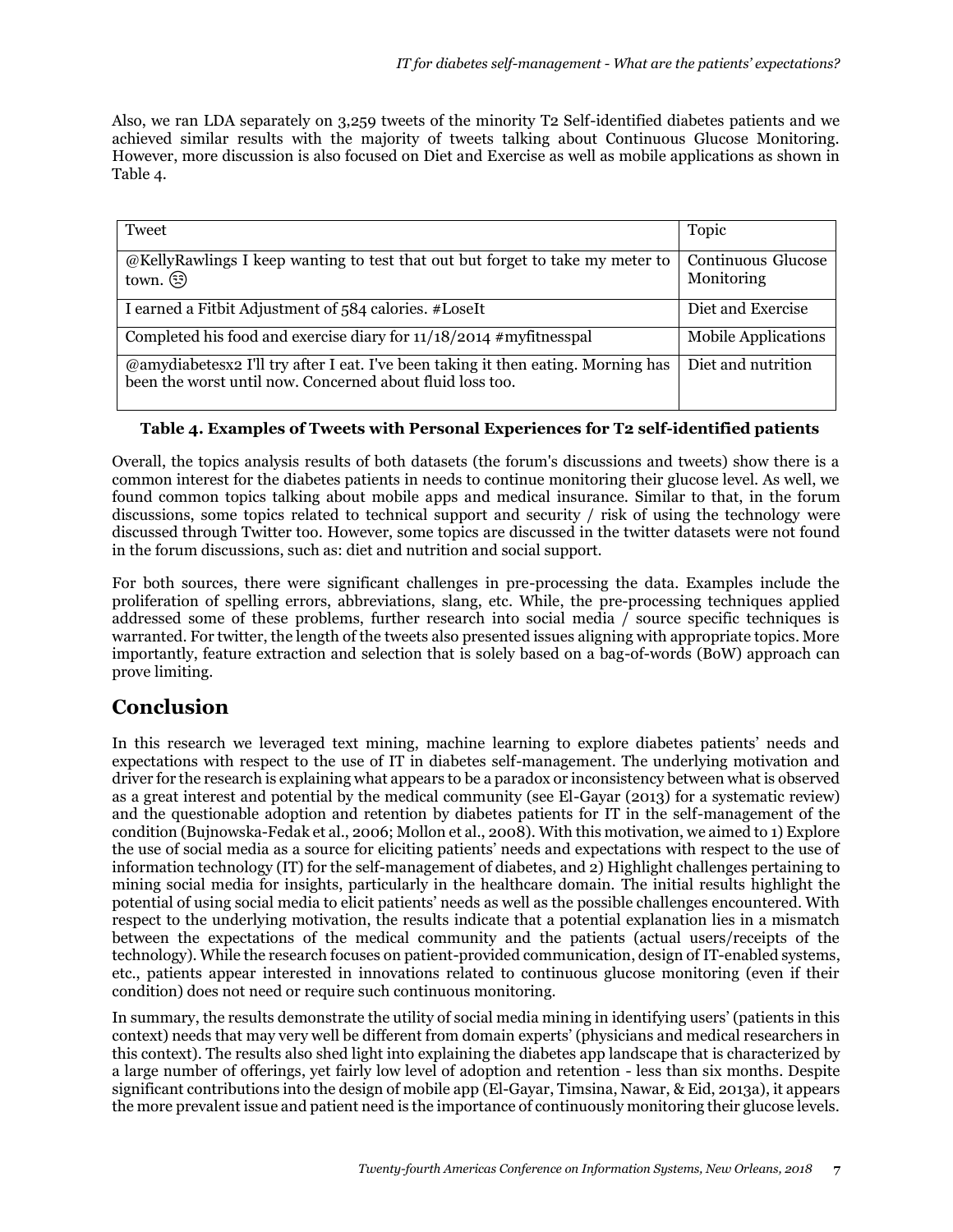Also despite previous research emphasizing diet management, physical activity, medication, and blood glucose monitoring as the primary features related to the self-management of diabetes (El-Gayar et al., 2013a), this study highlights the importance of blood glucose monitoring features since it is a widely discussed concerns on both Tudiabetes and Twitter. Most prominently, is the importance of efficiently integrating blood glucose calibration in mobile applications. In addition, new features for linking the online diabetes community should be incorporated in IT solutions as found on Twitter.

From a practitioner's' perspective, the results emphasize the importance of focusing on building IT solutions for the self-management of diabetes that are centered around continuous glucose monitoring regardless of the type or status of the disease. Such emphasis can complement ongoing research and development that focuses on elements such as usability, reliability, etc. will continue to be important and play a role.

From a theoretical perspective, the research highlights the importance and potential for organically inferring users' interests and needs from unstructured social media data. This is in contrast with structured interviews and surveys such as those encountered in requirement elicitation and engineering or research endeavors. It also highlights the notion of relying on computational research (relying on large volumes of data to automatically detect patterns in data) versus 'traditional' research (e.g., in social sciences that relies on the design of experiments and field studies to test hypotheses based on pertinent theories)

Naturally the research has a number of limitations: 1) Reliance on limited data sources (TuDiabetes and Twitter). Other alternatives include other discussion forums, Facebook groups, etc., 2) Limitations with the data set, e.g., time and technical (limitations on the Twitter API) constraints the ability to extract sets of related tweets which we believe would have improved our results, and 3) Establishing a 'ground truth' for a more systematic validation of the results.

In future research we plan to address the aforementioned limitations. Further refining the data collection process, we seek to explore the use of vocabularies such as the Open-Access Collaborative Consumer Health Vocabulary ("OAC CHV," "CHV" for short) which was developed as a collection of expressions and concepts that are commonly used by ordinary health information users (Zeng & Tse, 2006) and UMLS (Park et al. (2016). Other than LDA, we also plan to apply other text analysis methods, such as document clustering by using the K-means algorithm and its variants (Andrews & Fox, 2007) as well as word2vec (Goldberg & Levy, 2014). Last but not least, we aim to work towards a framework for the standardization of data management, preparation, and analysis that is specifically customized to the problem under consideration as noted in Chulis (2015).

In conclusion, despite the gradual proliferation of research at the intersection of social media and text mining and machine learning, we contend that we are only witnessing the tip of an iceberg. The rich information embedded in social media is yet waiting to be discovered. It is paramount upon the information and computing communities to work hand-in-hand with healthcare researchers and experts to realize the true potential of this data and adapt and advance state-of-the-art technologies towards this goal.

### **REFERENCES**

- Abrahamson, J. A., & Rubin, V. L. 2012. "Discourse structure differences in lay and professional health communication," *Journal of Documentation*, *68*(6), 826–851.
- Al-Ramahi, M. A., Liu, J., & El-Gayar, O. F. 2017. "Discovering Design Principles for Health Behavioral Change Support Systems," *ACM Transactions on Management Information Systems*, *8*(2–3), 1–24.
- Andrews, Nicholas, O., Fox, Edward A., 2007. "Recent developments in document clustering," Technical report TR-07-35. Deparment of Computer Science, Virginia
- Tech Azzopardi, L., Girolami, M., & van Risjbergen, K. 2003. "Investigating the relationship between language model perplexity and IR precision-recall measures," In *Proceedings of the 26th annual international ACM SIGIR conference on Research and development in informaion retrieval - SIGIR '03* (p. 369). New York, New York, USA: ACM Press.
- Bao, Y., & Datta, A. 2014. "Simultaneously Discovering and Quantifying Risk Types from Textual Risk Disclosures," *Management Science*, *60*(6), 1371–1391.
- Batool, R., Khattak, A. M., Maqbool, J., & Lee, S. 2013. "Precise tweet classification and sentiment analysis,"